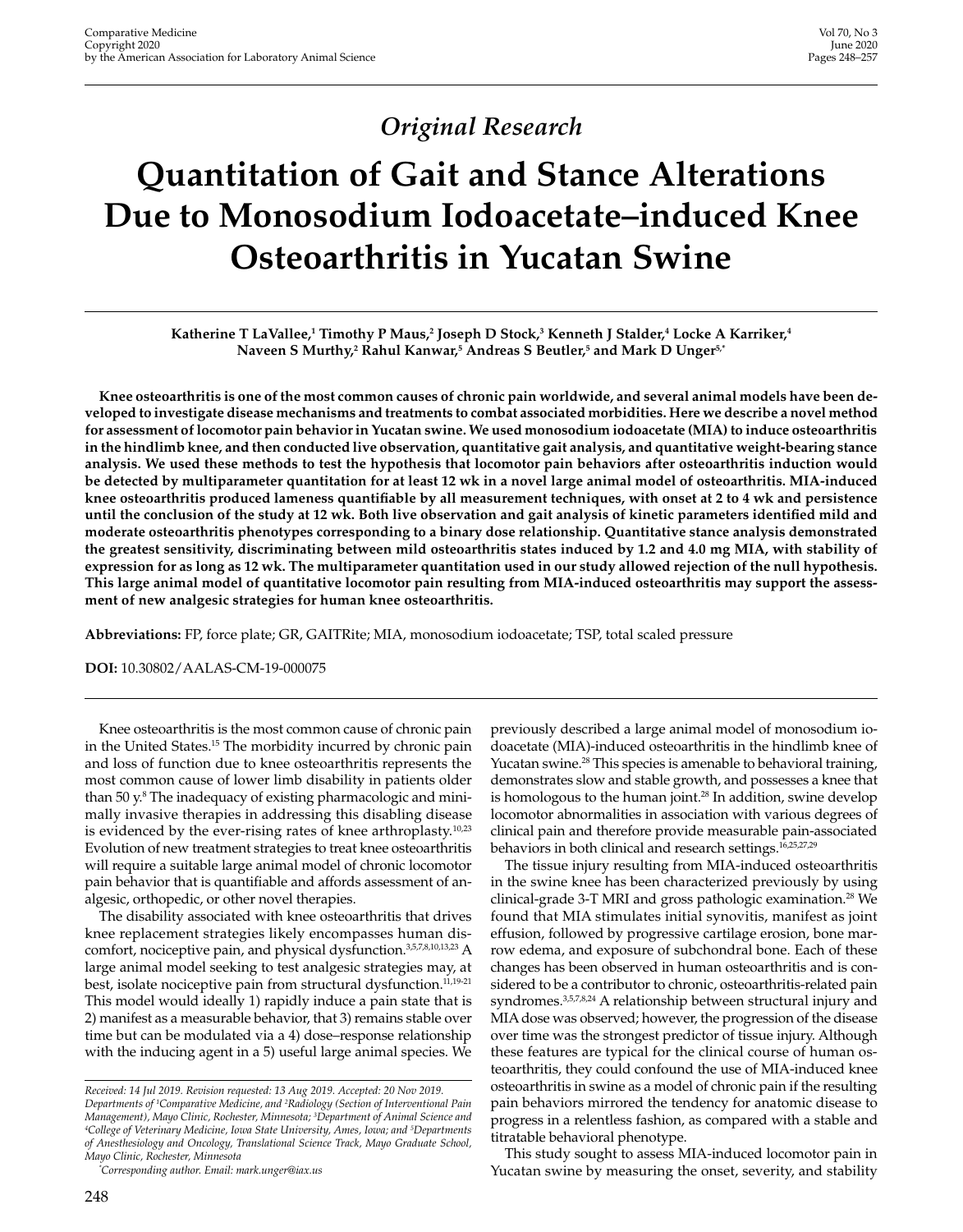

**Figure 1.** Detailed quantification of swine gait by GAITRite (GR) system and data processing. (A) Footfalls contributing to a successful GR run for one pig. As the animal trots across the runway (here from left to right), sensors embedded in the runway transmit pressure data to a dedicated laptop computer. GR software logs the time (s), location (m), number of sensors, and pressure received by each sensor. This information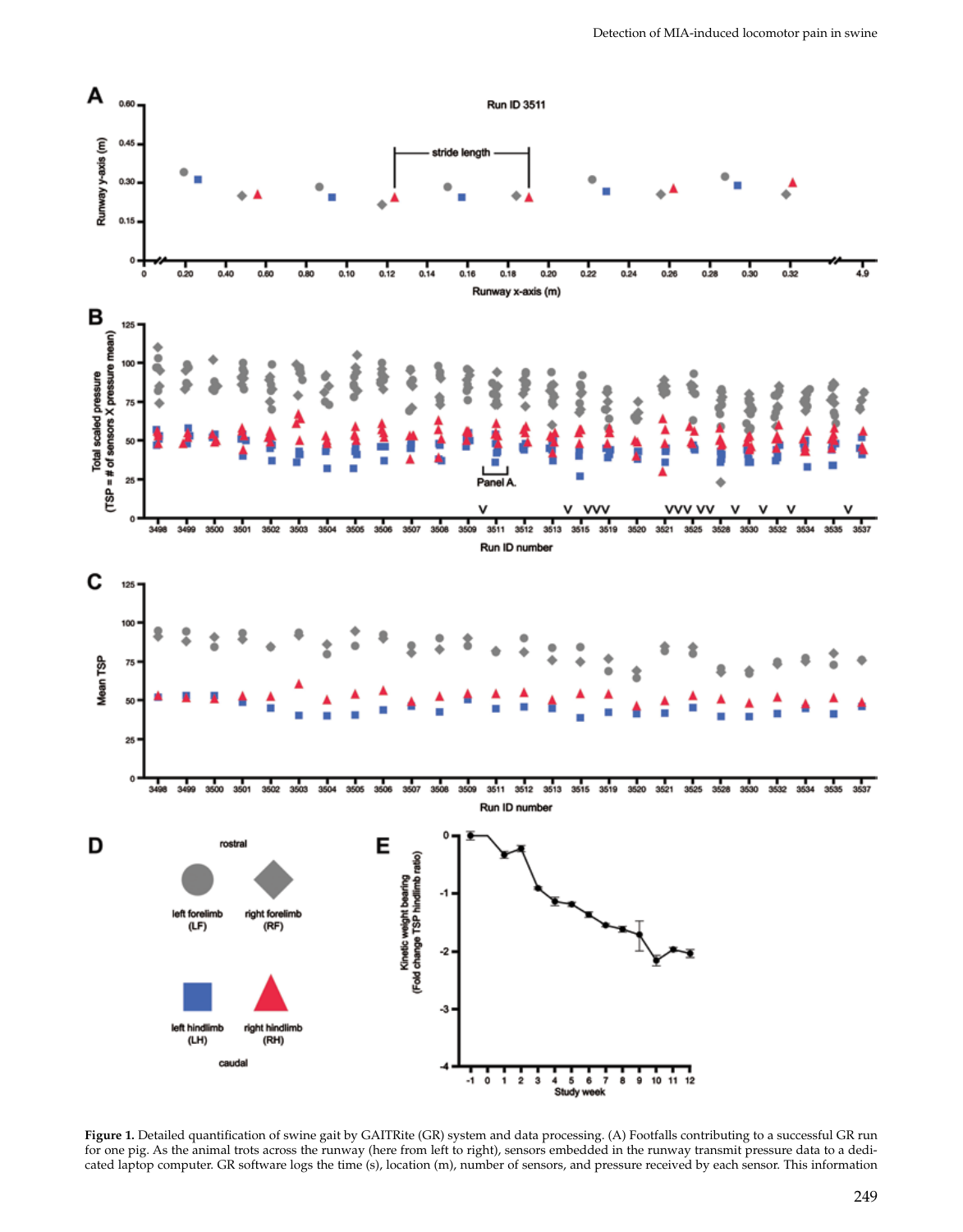Vol 70, No 3 Comparative Medicine June 2020

of pain behaviors after the induction of knee osteoarthritis. We hypothesized that locomotor pain behaviors after osteoarthritis induction would be detected by multiparameter quantitation for at least 12 wk in a novel large animal model of chronic osteoarthritis. Multiple modes of assessment were used, thereby allowing testing of functionally related parameters to define phenotype stability. Live, subjective lameness evaluation was performed by blinded experimenters by using a previously validated, large animal scoring system.17 A commercial pressure runway system, GAITRite (GR), was used to record kinetic and spatiotemporal gait parameters,<sup>9</sup> and an electronic force plate (FP) system<sup>22</sup> was used to quantify static weight bearing. Five dose groups of intraarticular MIA (0, 1.2, 4, 12, and 40 mg per knee) were tested to determine whether a dose–response relationship allowed the creation of discrete states of locomotor behavioral abnormality.

# **Materials and Methods**

**Animals.** The study was conducted in accordance with the *Guide for the Care and Use of Laboratory Animals*14 and the Mayo Clinic IACUC. Female (*n* = 12) and castrated male (*n* = 15) Yucatan swine (age, 8 to 15 mo) were included in this study. Swine were purchased from an institutionally approved vendor (Exemplar Genetics, Sioux Center, IA) from a herd that was free of major pathogens. On arrival to the facility, all animals were vaccinated against porcine circovirus type 2, *Mycoplasma hyopneumoniae*, *Erysipelothrix rhusiopathiae*, and porcine parvovirus. Study animals were group-housed indoors in an AAALACaccredited facility with controlled temperature  $(66 \pm 5 \degree F)$  [18.9]  $\pm$  2.8 °C]), humidity (30% to 60%), and ventilation (10 to 15 air changes hourly). The animals were provided free access to filtered municipal water by using automatic watering devices and were fed a commercial swine diet (Pine Island Mayo Gestation, Purina Animal Nutrition , Shoreview, MN) twice daily, along with a variety of food treats. Swine were monitored daily by veterinary staff and were weighed at least once weekly by using a standalone scale. Behavioral analysis extended for as long as 12 wk in the current study. In addition to institutionally mandated endpoints, animals were to be euthanized in cases of uncontrolled bleeding, antibiotic-resistant infection, cyanosis, inability to drink or eat, or inability to stand or ambulate that did not improve clinically after 48 h. Swine that were observed to be in overt pain, as evidenced by vocalization during ambulation or knee manipulation, were evaluated by a clinical veterinarian to determine appropriate analgesic treatment. Analgesic trials were initiated for 48 to 72 h to test whether symptoms were transitory, during which time behavior data were not collected. When pain was determined to be unmanageable by analgesic therapy, the animal was to be euthanized. To reduce the number of animals used for related studies, swine were simultaneously enrolled in a separate protocol to study knee imaging and gross pathology, where additional animal-specific information including weight has been reported.28 Experimental data contained herein have not previously been reported.

**Osteoarthritis induction.** Intraarticular injection of MIA into one hindlimb knee was used to induce osteoarthritis. Five dose groups were used, as described previously.28 Briefly, the 5 MIA dose groups were chosen by scaling the doses previously reported in small animal studies according to the difference in total body surface area from rodents to swine.12,19 Doses comprising 1.2 (*n* = 9), 4 (*n* = 12), 12 (*n* = 2), or 40 (*n* = 2) mg MIA dissolved in either 2 or 3 mL PBS were injected into one hindlimb knee per animal ( $n = 25$ ) under ultrasound guidance, as previously described.15 In MIA-injected animals, the contralateral hindlimb knee received either PBS (*n* = 10) or no injection (*n* = 15). Control animals (*n* = 2) received PBS injected into bilateral hindlimb knees. All procedures were performed under general anesthesia and strict aseptic technique. Anesthesia was induced by using intramuscular tiletamine–zolazepam (5 mg/kg), xylazine (2 mg/kg), and glycopyrrolate (0.01 mg/kg). Swine were then intubated, and anesthesia was maintained by isoflurane (1.5% to 2.5%, titrated to effect) in 50% oxygen. Total duration of anesthesia for osteoarthritis induction was 45 to 60 min per animal. Animals were monitored continuously, and vital signs were documented at least every 15 min for heart rate, respiratory rate, body temperature, ventilation, oxygenation, and depth of anesthesia by eliciting reflex responses. The skin over both knee joints was surgically clipped and scrubbed with 1% chlorhexidine. Under ultrasound guidance, a 23-gauge needle was inserted from lateral to medial into the intraarticular, synovial space between the patella and trochlea. A 100-μL PBS test injection confirmed dispersion of injectate in the synovial space under real-time ultrasound observation. Intraarticular injections were performed in a blinded fashion by a musculoskeletal radiologist during week 0 of the study. The side that received MIA was assigned randomly, and personnel involved in subsequent behavior experiments were blind to the side injected and type of injectate.

**Lameness scoring through live observation.** As previously described in ponies<sup>6</sup> and swine,<sup>17</sup> a large animal-specific, categorical, 5-point scoring system was used to define and evaluate lameness. Animals were observed during spontaneous

is used to compute the spatiotemporal and kinetic gait parameters described in Methods. The embedded sensors are located every 1.27 cm in 2 dimensions within the runway. Footfalls are plotted according to a Cartesian coordinate system. The *x*-axis is plotted along the length of the runway, parallel to the direction of animal locomotion, and the *y*-axis is plotted along the runway width, perpendicular to the direction of animal locomotion. Derivation of one spatiotemporal parameter, stride length, is depicted as the distance between 2 consecutive footfalls of the same foot. The software computes the time for this stride by subtracting the time of a subsequent footfall from the former. Stride velocity was computed as stride length divided by stride time. The particular run represented (A) was considered successful because it met the minimum required number of sequential footfalls (i.e., 12) after filtering out asynchronous footfalls. The *x*-axis is truncated to illustrate the selection for synchronous footfalls, generally occurring over the center of the runway, which corresponded to a trotting gait. (B) Total scaled pressure (TSP) per footfall grouped by run ID number for the complete set of successful GR runs during a representative week for one pig. The footfalls for run ID number 3511 correspond to those depicted in panel A. Run ID number was assigned by the software for each new run, beginning when the animal first pressurizes an embedded sensor. Missing run ID numbers (locations marked 'V') represent unsuccessful runs not included in subsequent analysis due to asynchronous pattern, failure to meet the minimum of 12 consecutive footfalls, or superfluous runway activation by the animal. (C) Mean TSP per limb grouped by run ID number for all successful GR runs during the representative week depicted in panel B. A total of 13,220 successful GR runs comprising 116,008 hindlimb footfalls were included in this study. (D) Graphical key corresponding to quadruped limbs. Limbs are named according to laterality and relative position along the rostrocaudal (head to tail) axis. Forelimbs are shown in gray, with the left forelimb (LF) as a circle, and the right forelimb (RF) as a diamond. Hindlimbs are shown in color, with the left hindlimb (LH) as a blue square, and the right hindlimb (RH) as a red triangle. (E) Fold change in weekly TSP hindlimb kinetic weight-bearing ratios for one pig in the highest dose group (40 mg MIA). Data points depict the means for all successful runs obtained in a given week. Error bars, ± 1 SD from the mean.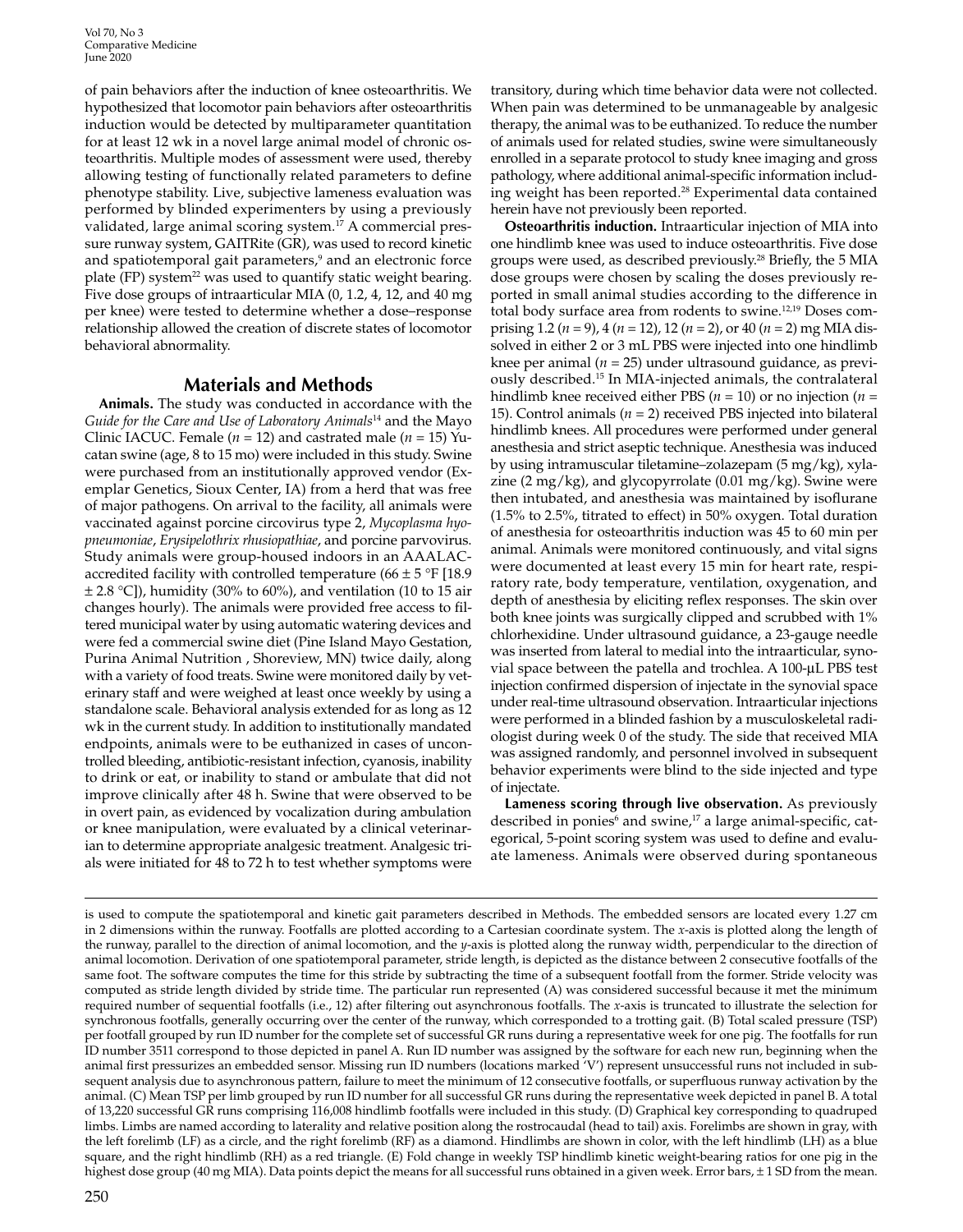

**Figure 2.** Force plate analysis of static weight-bearing asymmetry. The force plate apparatus and enclosure are shown from the (A) rear and (B) side views. Animals were encouraged to enter the enclosure and stand on the force plate during the scheduled morning mealtime. Swine chow was provided in the centrally positioned holster (arrow). Each limb was positioned on 1 of 4 force plate platforms corresponding to the left forelimb, right forelimb, left hindlimb, and right hindlimb while weight-bearing data was captured. Each animal was allowed as long as 15 min per session.

exploration on level, dry ground without obstacles for 5 min, and lameness was scored once daily 5 times each week by a veterinary technician trained in the scoring system. Individual lameness scores were defined as: 0, pig moves freely and uses all 4 limbs and feet evenly; 1, animal shows weight-shifting activities away from affected limb on standing but shows little or no lameness or limping when walking; 2, pig overtly shifts weight away from affected limb when standing and shows limping or adaptive behavior (e.g., head bob, quickened step) on affected limb when walking; 3, animal is reluctant to stand or walk and shows obvious limping and adaptive behaviors when walking; and 4, pig is nonweight-bearing on the affected limb when either standing or walking. A lameness score of 1 was considered to be consistent with mild lameness, scores of 2 and 3 as moderate lameness, and a score of 4 as severe lameness. Baseline lameness scores were collected over 3 wk prior to osteoarthritis induction.

**Gait analysis.** Quadrupedal gait was quantified during ambulation on level, dry ground without obstacles. Gait data were captured by using the GAITRite Electronic Walkway and software (CIR Systems, Sparta, NJ),<sup>9</sup> The GR system consisted of a rubber runway with embedded sensors connected to a computer. The runway measured 4.9 m  $\times$  0.6 m  $\times$  0.3 cm. For 3 sessions prior to collection of baseline experimental data, pigs were acclimated and subsequently trained to trot from one end of the runway to the other, by using positive reinforcement in the form of food rewards. Baseline gait parameters were collected over 3 wk prior to osteoarthritis induction. The GR software recorded and calculated gait parameters per footfall in sessions as long as 15 min. After each session, raw GR data were processed to remove unsuccessful runs. The video acquired during each run was used to manually assign footfall data to corresponding

limbs within the software. Footfalls were then considered with regard to their sequence and speed, and only those runs that demonstrated a trotting gait rhythm<sup>22</sup> and contained at least 12 consecutive footfalls were considered successful and were used for subsequent analysis. Runs that did not demonstrate the trotting form or contained fewer than 12 consecutive footfalls were removed from subsequent analysis, thereby retaining only those runs with a consistent speed and rhythm. The direction of a run across the GR runway, for example, from left to right, was not a factor in determining whether a given run was considered successful. The GR software was used to compile a database of spatiotemporal gait parameters for each footfall, including stride length, stride time, stance time, and swing time, and the kinetic parameters of number of sensors and mean pressure. Stride velocity was calculated as stride length divided by stride time. Total scaled pressure (TSP), indicative of kinetic weight bearing, was calculated by multiplying the number of sensors and mean pressure per footfall. Each sensor measured the force transmitted to the GR runway over an area of 1.613 cm<sup>2</sup>. Thus, the computed total pressure was scaled to the minimal area of detection per sensor. Kinetic weight-bearing values reported in Results for each week represent the mean fold change in TSP hindlimb ratio (MIA-injected hindlimb:contralateral control hindlimb) per dose group after mean values were calculated for each successful run per animal. A graphic depiction of data capture and handling is shown in Figure 1.

**Static weight-bearing asymmetry.** Static weight bearing was quantified for each hindlimb by using the Iowa State University FP system and software (Figure 2).<sup>17,22</sup> For 3 sessions prior to collection of baseline experimental data, positive reinforcement training in the form of food rewards was used to train animals to freely walk onto the FP system and stand with one foot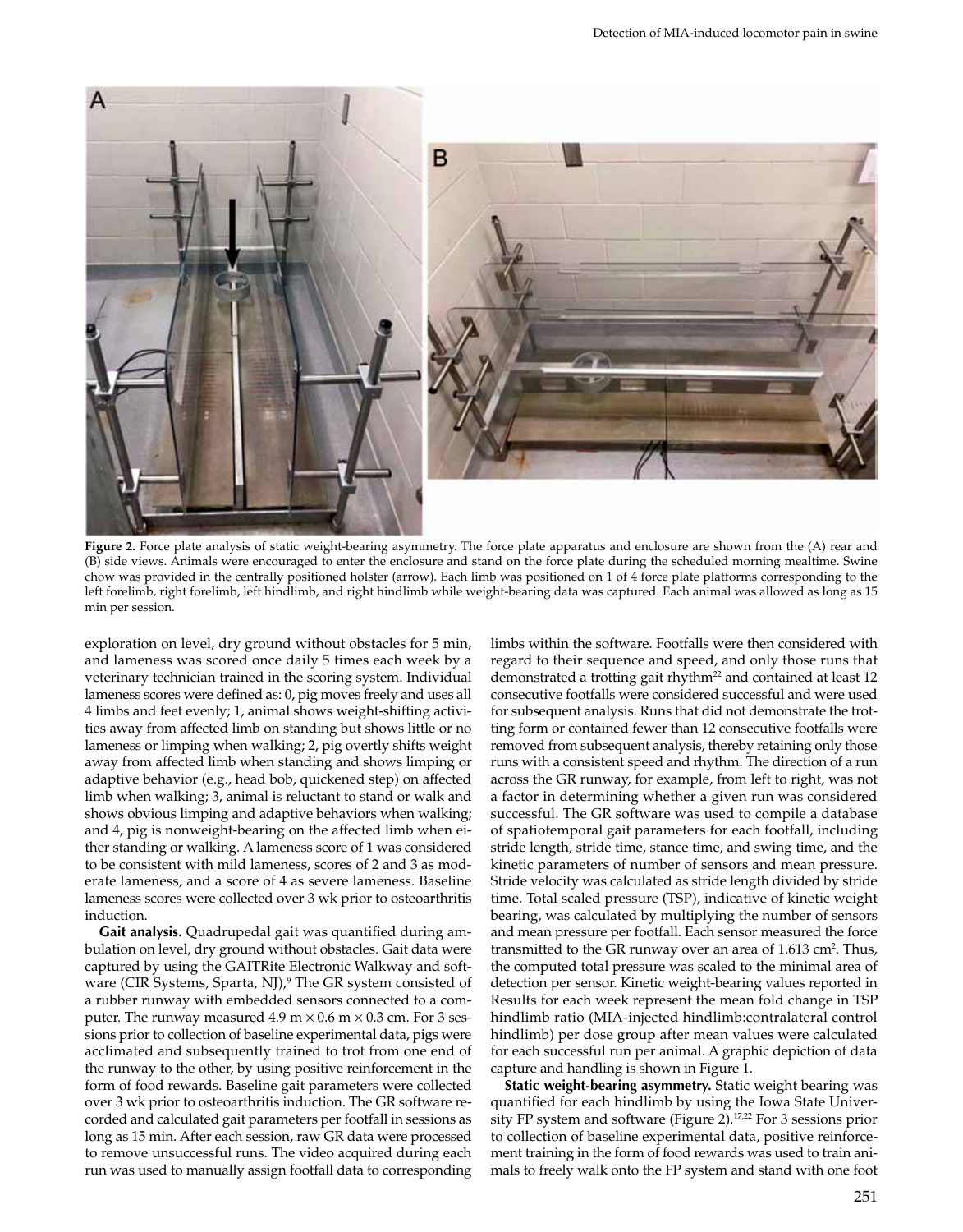

**Figure 3.** Severity and progression of lameness measured during live observation is correlated to monosodium iodoacetate (MIA) dose. Time series depicts lameness scores before and after osteoarthritis induction (study week 0). Individual data points represent the weekly mean lameness score per dose group. Dose groups are indicated by color as follows: blue, control (0 mg, *n* = 2); red, 1.2 mg MIA (*n* = 9); green, 4 mg MIA (*n* = 12); violet, 12 mg MIA (*n* = 2); orange, 40 mg MIA (*n* = 2). Lameness scores reflect overall animal lameness irrespective of injection laterality. Control animals did not receive a score greater than 0 at any time point. All data points displayed below the zero line (gray) reflect a score of 0. Error bar, ± 1 SEM. Tukey multiple comparison test, ‡, *P* < 0.001.

on each of the 4 force plates. The individual force plates were connected to a dedicated laptop computer. The FP software recorded the weight transmitted to each plate at a frequency of 2 measurements per second. FP sessions lasted a maximum of 15 min, and pigs continually received food rewards throughout each session. A blinded experimentalist gently corrected the animal by guiding limbs to the appropriate plate when a given limb deviated from the correct position. After each session, FP data were processed to remove measurements corresponding to limb deviation and during periods of animal mounting and dismounting from the FP system. The resulting FP data, reported by the software as vertical ground reaction force per limb, were divided by total body weight to yield static weight bearing per limb as a percentage of total body weight. We assumed that force transmission would be almost entirely along the vertical axis without significant loss to another vector, because animals were stationary during static weight-bearing data acquisition. FP analysis became available during the course of the study, limiting its use to data collection for the lower dose groups of 1.2 and 4 mg MIA. Baseline static weight-bearing parameters for these cohorts were collected over 3 wk prior to osteoarthritis induction.

**Statistics.** For all behavioral modalities, values represent the mean  $\pm$  1 SEM per dose group for each study week,. Data obtained prior to intervention are represented graphically throughout the study during week –1. To assess the significance of various factors on the severity of observed pain-associated behaviors, a multivariate, ANOVA-type analysis with time as repeated measures, MIA dose group as fixed effect, and combined 'MIA dose group:time' as interaction effect was performed by using the function LMER in *R*. This analysis was conducted according to previously described methods.<sup>28</sup> The Tukey multiple comparison test was used to determine statistically significant differences between dose groups for lameness scores, GR data, and FP data each week. FP static weight-bearing data were compared by using the Student *t* test to determine statistically significant differences within dose groups between paired values obtained from the MIA-injected hindlimb and the contralateral noninjected hindlimb. For all statistical analyses, a *P* value of less than 0.05 was considered significant.

#### **Results**

**Association between MIA-induced osteoarthritis and persistent and stable lameness.** All pigs demonstrated symmetric gait and stance during live observation prior to osteoarthritis induction (Figure 3). In the 40-mg dose group, lameness was first observed during week 2 and remained significantly (*P* < 0.001) different from controls for the remainder of the study. Beginning at week 4, lameness scores for the 12-mg dose group were comparable to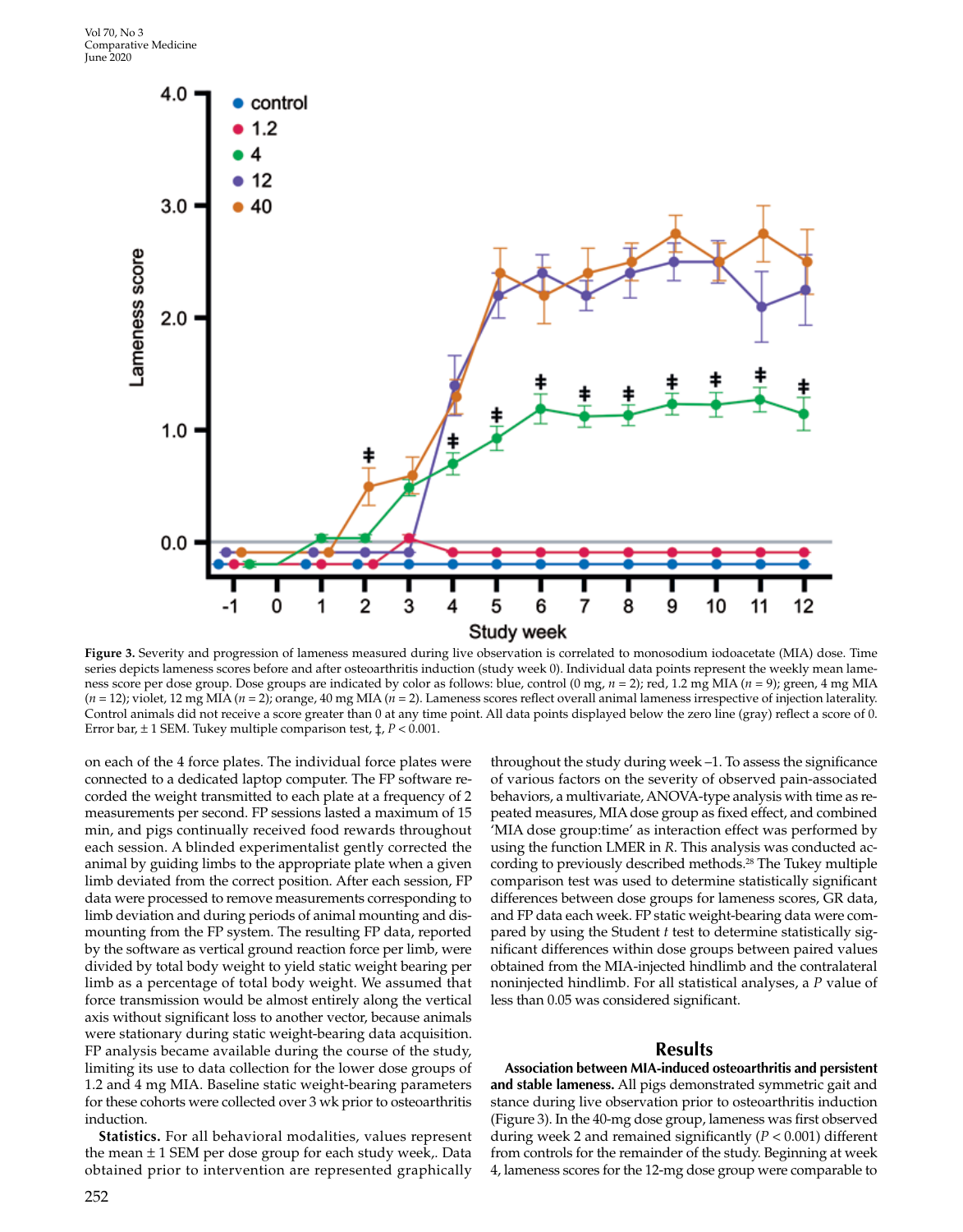

**Figure 4.** Dose-dependent decrease in kinetic weight bearing of monoiodoacetate (MIA)-injected hindlimbs. Time series depicts fold change in kinetic weight bearing before and after osteoarthritis induction (study week 0). Individual data points represent the weekly mean kinetic weight-bearing value per dose group. Dose groups are indicated by color as follows: blue, control (0 mg, *n* = 2 hindlimb pairs); red, 1.2 mg MIA (*n* = 9 hindlimb pairs); green, 4 mg MIA (*n* = 12 hindlimb pairs); and violet, 12 mg MIA (*n* = 2 hindlimb pairs); orange, 40 mg MIA (*n* = 2 hindlimb pairs). Kinetic weight bearing was calculated as the total scaled pressure (TSP) ratio between the MIA-injected hindlimb and contralateral control hindlimb per animal within dose groups. Errors bar, ± 1 SEM. Tukey multiple comparison test, ‡, *P* < 0.001.

the 40 mg dose group ( $P \ge 0.28$  at all time points), and this relationship was sustained throughout the study until the primary endpoint (week 12). A minority of animals in the 4-mg group (*n* = 4) demonstrated transient lameness during weeks 1 and 2, which became significant compared with controls by week 3 (*P* < 0.001) and persisted for the remainder of the study. The 1.2-mg cohort remained visually unaffected and indistinguishable from control animals throughout the study  $(P = 0.999)$ .

MIA-induced osteoarthritis caused visually distinguishable changes in qualitative gait and stance behaviors in swine compared with baseline and control animals (Figure 3). Although the lowest dose tested did not result in overt lameness, the remaining dosage groups exhibited persistent gait and stance aberrations that stabilized by week 4. Severity of osteoarthritis-specific lameness during this time period was either mild (4-mg group) or moderate, with the moderate phenotype composed of animals that received either 12 or 40 mg MIA.

**Quantitative gait analysis.** Kinetic weight bearing measured from MIA-injected and control hindlimbs in the 40-mg dose group demonstrated a significant (*P* < 0.001) difference at 2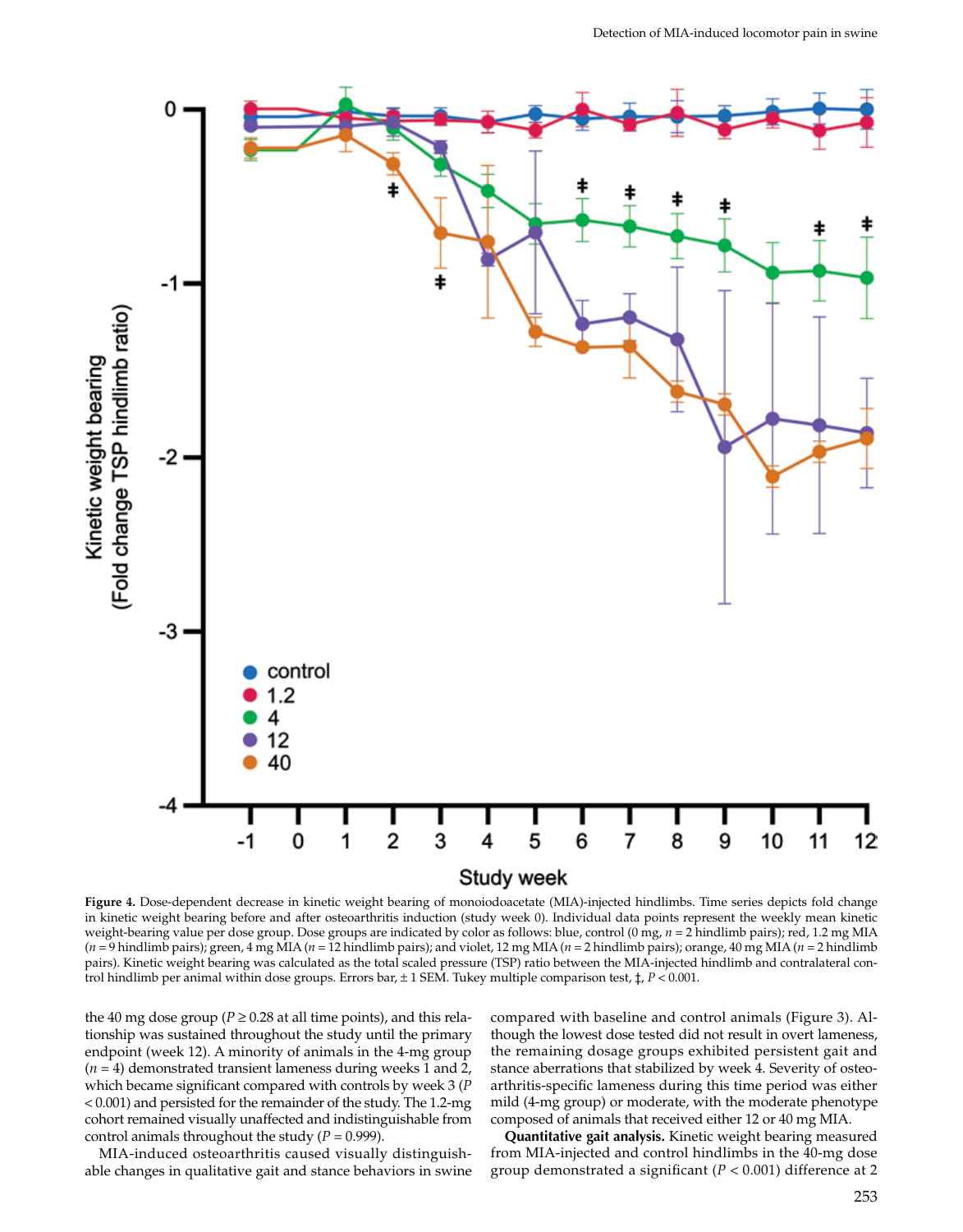

**Figure 5.** Spatiotemporal gait parameters are unaffected by monosodium iodoacetate (MIA)-induced osteoarthritis in swine. (A and B) Stance time (s), (C and D) swing time (s), and (E and F) stride velocity (m/s) are depicted as weekly mean values per dose group. (A, C, E) Control hindlimb contralateral to (B, D, F) MIA-injected hindlimb of each animal is depicted. Both hindlimbs of control animals (*n* = 2 animals, *n* = 4 hindlimbs) are represented in panels A, C, and E. Individual data points represent weekly mean values per dose group obtained for a single hindlimb per animal. Dose groups are indicated by color as follows: blue, control (0 mg,  $n = 2$  animals); red, 1.2 mg MIA ( $n = 18$  hindlimbs); green, 4 mg MIA (*n* = 24 hindlimbs); violet, 12 mg MIA (*n* = 4 hindlimbs); and orange, 40 mg MIA (*n* = 4 hindlimbs). Errors bar, ± 1 SEM. Study week 0 corresponds to the time of MIA injection. No trend correlating any relationship between MIA dose or time and the spatiotemporal parameters depicted was observed.

wk after osteoarthritis induction, similar to observed overt lameness (Figure 4). Of note, the rise in lameness within the 4-mg dose group during week 3 (Figure 3) did not coincide with decreased weight bearing recorded by the GR system (Figure 4). Decreased weight bearing in the 12-mg dose group was observed by week 3 (Figure 4), 1 wk earlier than that observed by lameness scoring alone. The decrease in weight bearing demonstrated by the 4-, 12-, and 40-mg MIA-injected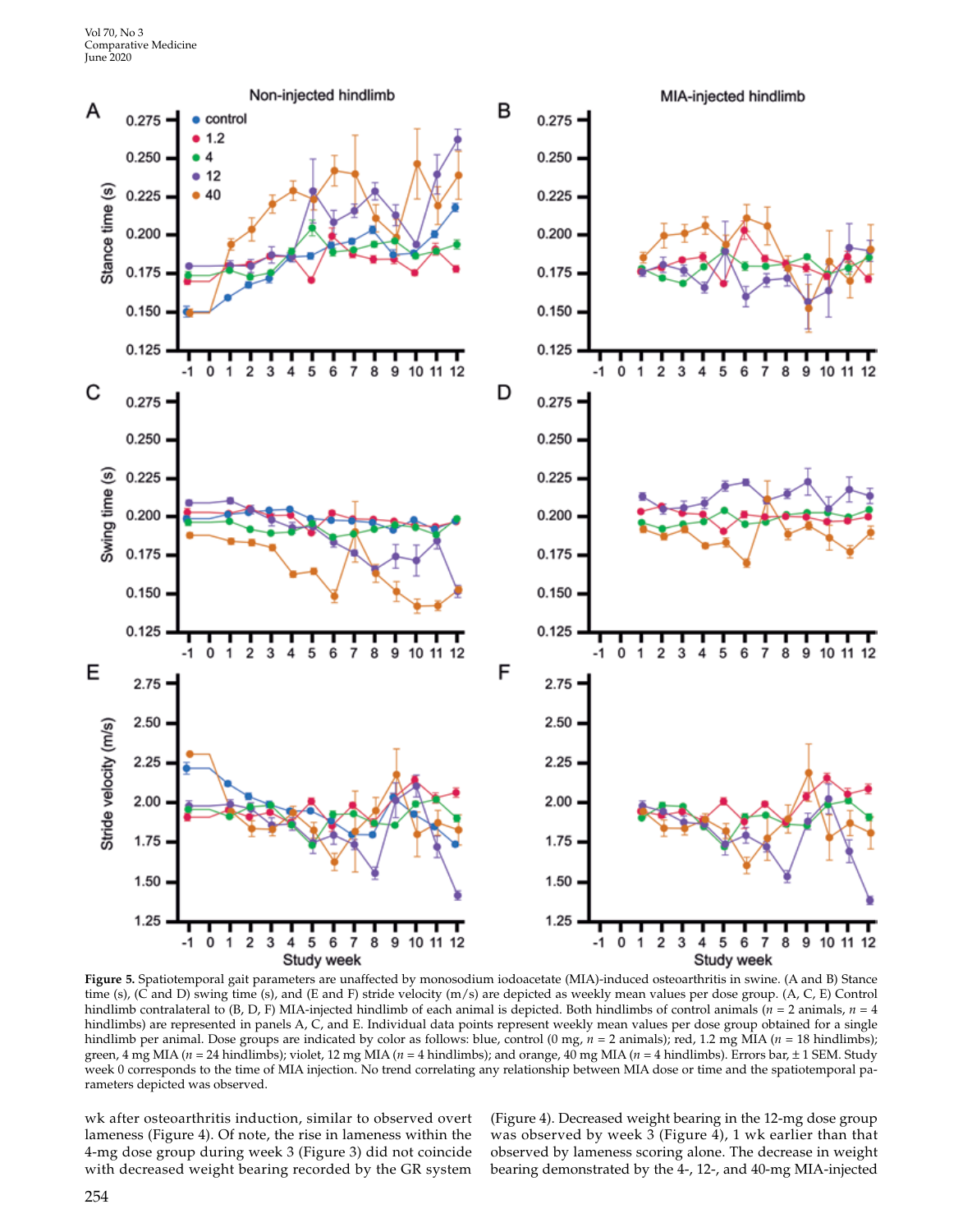

**Figure 6.** Quantitation of static weight bearing by using the force plate system reveals early asymmetry and hindlimb weight transfer in the lowest monoiodoacetate (MIA) dose groups. Time series depicts static weight bearing before and after osteoarthritis induction (study week 0). Individual data points represent the weekly mean static weight bearing value for each hindlimb per dose group. Open symbols indicate the control hindlimb located contralateral to the MIA-injected hindlimb per animal, indicated by closed symbols, for animals that received 1.2 mg MIA (red,  $n = 9$  hindlimbs) or 4 mg MIA (green,  $n = 12$  hindlimbs). Static weight bearing was calculated as the percentage of total body weight (% TBW) transmitted to each hindlimb calculated as vertical ground reaction force divided by TBW, performed independently for each limb. Data are given as mean ± 1 SE. The Student *t* test was used to determine significant differences in static weight bearing between hindlimbs within dose groups. Tukey multiple comparison test was used to determine significant differences in static weight bearing of MIA-injected hindlimbs between dose groups. \*, *P* < 0.05; †, *P* < 0.01; ‡, *P* < 0.001; §, *P* < 0.0001.

hindlimbs suggested a dose relationship by week 6 (Figure 4, *P* < 0.001), approximately 2 wk later than was observed according to lameness scores. Control and 1.2-mg dose groups were indistinguishable through gait analysis throughout the study (Figure 4).

Kinetic weight bearing measured by GR revealed that the 4-mg dose group demonstrated a stable, mild osteoarthritis phenotype between weeks 6 to 12 relative to the moderate osteoarthritis phenotype observed for the 12- and 40-mg doses over the same time period (Figure 4). All spatiotemporal gait parameters derived from GR data, including stance time, swing time, and stride velocity, did not reveal any significant differences from controls throughout the study period (Figure 5).

**FP analysis.** Static weight-bearing values obtained for the 1.2- and 4-mg dose groups demonstrated a significant difference between MIA-injected hindlimbs and contralateral control hindlimbs as early as week 1 after osteoarthritis induction (Figure 6). For the lowest dose group (1.2 mg), static weightbearing asymmetry between hindlimbs was significant (*P* < 0.05) throughout the study except during weeks 2 and 7 (Figure 6). The final 2 wk of the study revealed increased and significant  $(P < 0.01)$  asymmetry. As demonstrated by lameness scores (Figure 3) and kinetic weight-bearing measurements (Figure 4),

the 4-mg dose group demonstrated statistically significant (*P* < 0.0001) weight-bearing asymmetry between hindlimbs throughout the study (Figure 6). A dose relationship (*P* < 0.05) for static weight-bearing asymmetry was observed between the 1.2-and 4-mg dose groups for all time points except week 1. Qualitatively, the static weight-bearing time series demonstrated an inverse relationship between hindlimbs of the same dosage group, with a tendency toward unloading of weight from the MIA-injected hindlimb to the contralateral control hindlimb (Figure 6).

**General outcomes.** Over the course of the 12-wk study, no animal required preemptive euthanasia, none lost the ability to ambulate independently, and none demonstrated clinically significant weight loss. One animal in the 40-mg dose group required analgesic intervention. Multivariate, ANOVA-type analysis<sup>28</sup> showed that time, as an independent factor, was not correlated with the observed changes in locomotor pain behavior for overt lameness, kinetic weight bearing, or static weight bearing, whereas MIA dose was found to be a significant factor (Table 1). Control animals receiving sham injection in one knee, contralateral to a noninjected hindlimb, showed no significant difference in kinetic or static weight bearing over the course of the study.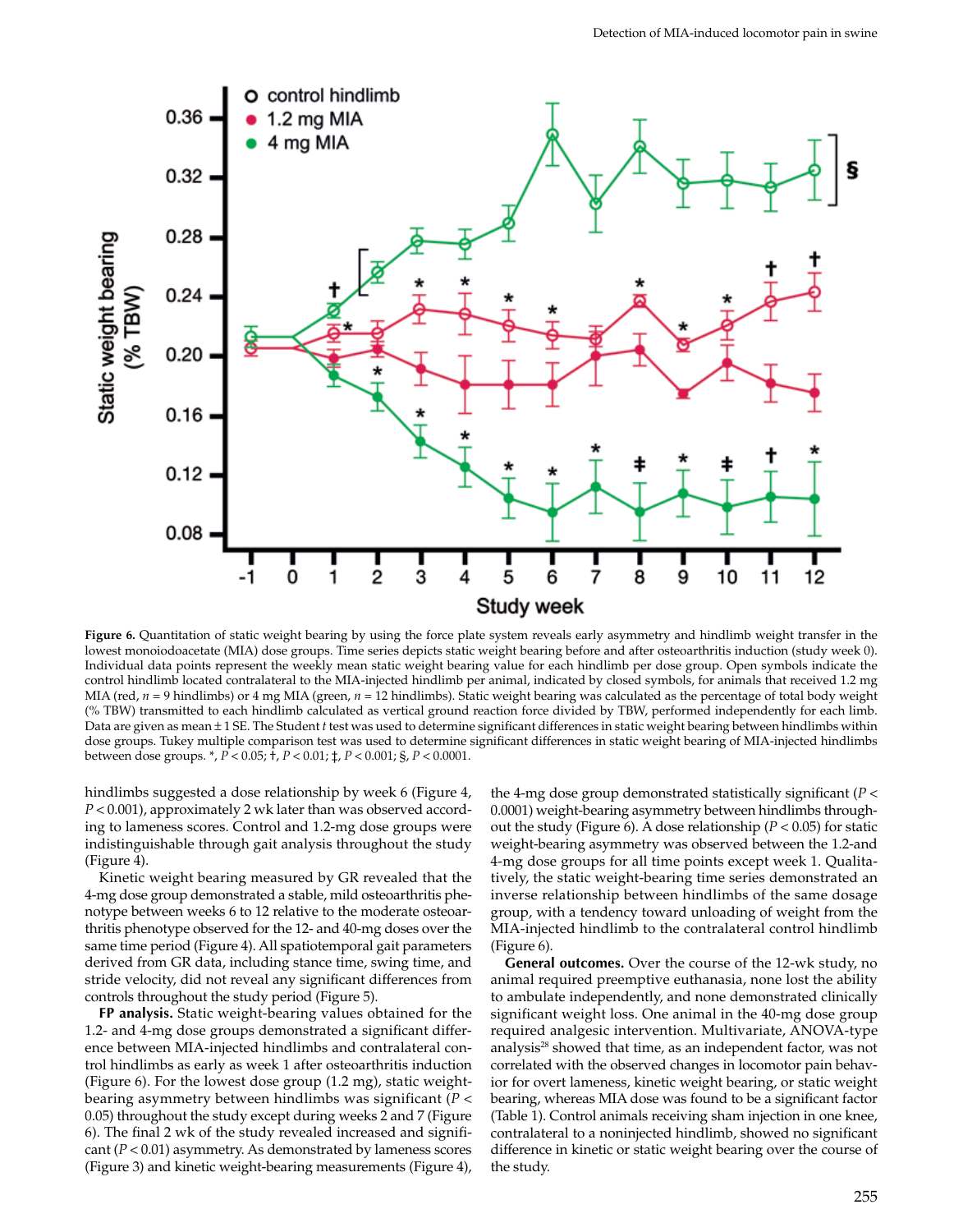Vol 70, No 3 Comparative Medicine June 2020

|  |  |  | Table 1. Summary of results from multivariate, ANOVA-type analysis |
|--|--|--|--------------------------------------------------------------------|
|--|--|--|--------------------------------------------------------------------|

| Factor                    | Behavioral assessment parameter |                        |                       |
|---------------------------|---------------------------------|------------------------|-----------------------|
|                           | Lameness score                  | Kinetic weight bearing | Static weight bearing |
| MIA dose group            | < 0.0001                        | ${}_{0.01}$            | < 0.0001              |
| Study week                | 0.070                           | 0.22                   | 0.76                  |
| MIA dose group×study week | 0.061                           | 0.12                   | 0.094                 |

Data presented are *P* values generated by using the LMER function in *R*, and values less than 0.05 were considered significant.

## **Discussion**

The induction of osteoarthritis in the swine knee joint by using intraarticular MIA resulted in detectable locomotor pain behaviors compared with controls, allowing for rejection of the null hypothesis. The onset of behavioral change occurred by 2 to 4 wk after osteoarthritis induction, with phenotypes remaining stable thereafter for at least 12 wk. Thus, as an experimental outcome, locomotor pain behaviors demonstrated greater stability than grading of structural MRI sequences, which revealed relentless progression of osteoarthritis over the same time period.28 In contrast, time, as an independent factor, did not correlate with observed locomotor pain behaviors. Although the induced lameness was evident through live categorical observation and quantitative kinetic weight bearing, static weight bearing provided the greatest sensitivity to locomotor pain behavior at the lowest MIA doses. These findings therefore support the use of this large animal model of chronic locomotor pain for testing of new treatment strategies for osteoarthritis-related syndromes.

Live observation on an ordinal scale was found to be sensitive in the detection of gait abnormality, discriminating treated pigs from controls by 3 to 4 wk after MIA administration and showing relative stability throughout serial assessment after 6 wk. Quantitative gait analysis showed increased sensitivity in the detection of progressive behavioral changes during the 6- to 12-wk period, with less stability of measurement and more interindividual variability. Neither live observation nor gait analysis could discriminate locomotor pain behaviors between the lowest MIA dose group (1.2 mg) and control animals or between the 2 highest doses (12 and 40 mg MIA). In contrast, static weight bearing identified subtle differences between hindlimb weight-bearing in the 2 lowest dose groups (1.2 and 4.0 mg MIA). Taken together, analysis of locomotor pain behavior by lameness assessment, kinetic weight bearing, and static weight bearing suggested a dose–response relationship, wherein mild, moderate, and severe locomotor pain behaviors could be detected, approximating the range of MIA doses tested.

In addition to improved sensitivity of weight-bearing change, the FP system provided ease of use. Gait analysis required as much as 20 min of effort by 2 experimentalists to acquire 15 min of raw kinetic gait data from one animal. For 15 min of data capture from one animal, the FP system required less than 5 min of preparation. However, the combination of these kinetic measurement tools to detect osteoarthritis-associated locomotor pain was critical in characterizing the behavioral phenotype of this model, and both assays should be used in concert for future investigations in treatment effect.

Limitations in the present study were due to the resourceintensive nature of large animal experimentation. The study limitations included small group sizes, observation limited to 12 wk, differences in dose group sizes, and availability of the FP system for testing the lowest 2 MIA dose groups (1.2 and 4 mg) only. These factors diminished the statistical power of the model and, as a result, limited the ability to resolve differences

between dose groups throughout study weeks. Therefore, if significant interactions existed between time, dose group, and the key variables of lameness, kinetic weight bearing, and static weight bearing, those interactions were likely missed. For these reasons, reference to study week throughout this report is used to direct the reader to descriptive observations within specific study periods and not to a trend over time.

The use of chemically induced models of osteoarthritis has been criticized for the rapid onset of disease compared with the slowly progressive nature of human osteoarthritis.<sup>26</sup> However, rapid onset combined with stability of the resulting disease phenotype allows for reproducible assessment of treatment effects in relieving locomotor pain between cohorts. The present study reflects the phenotype described in rodents, where osteoarthritis therapeutic testing is common.4,12,18 Recent investigations into the homology between MIA-induced osteoarthritic rodent cartilage and human osteoarthritic cartilage found little transcriptional similarity between the 2 disease states.2 The phylogenetic similarity between humans and swine underlies their distinct advantage over rodents,<sup>1,30</sup> and MIA-induced cartilage damage at a molecular level in swine may be more similar to osteoarthritic cartilage damage in humans, although no studies have tested this theory.

Demonstration of nocifensive reversal by existing analgesics, to benchmark future strategies, was not included in the present study, which focused on determining optimal MIA doses for causing clinically detectable locomotor pain while documenting the natural history of the disease model. The present study results will support the design of well-powered treatment studies, including benchmarking with reference drugs by focusing on only 1 or 2 dose levels of MIA.

In summary, we have described a novel large animal model of MIA-induced chronic knee osteoarthritis with measurable locomotor pain. Kinetic measurement tools, including quantitative gait analysis, static weight bearing, and subjective lameness evaluation, were used in concert to develop this behavioral phenotype. Studies combining the locomotor pain quantitation tools used here along with subjective comprehensive pain assessment (such as use of a modified visual-analog scale) could further describe chronic osteoarthritis pain in this model.

# **Acknowledgments**

This work was supported by the National Institute of Neurologic Disorders and Stroke under R01NS100725 (to ASB) and the Richard M Schulze Family Foundation (to TPM and ASB). The funders had no role in study design, data collection and analysis, preparation of the manuscript, or decision to publish.

### **References**

1. **Archibald AL, Bolund L, Churcher C, Fredholm M, Groenen MA, Harlizius B, Lee KT, Milan D, Rogers J, Rothschild MF, Uenishi H, Wang J, Schook LB, Swine Genome Sequencing Consortium.** 2010. Pig genome sequence—analysis and publication strategy. BMC Genomics **11:**1–5. https://doi.org/10.1186/1471-2164-11-438.